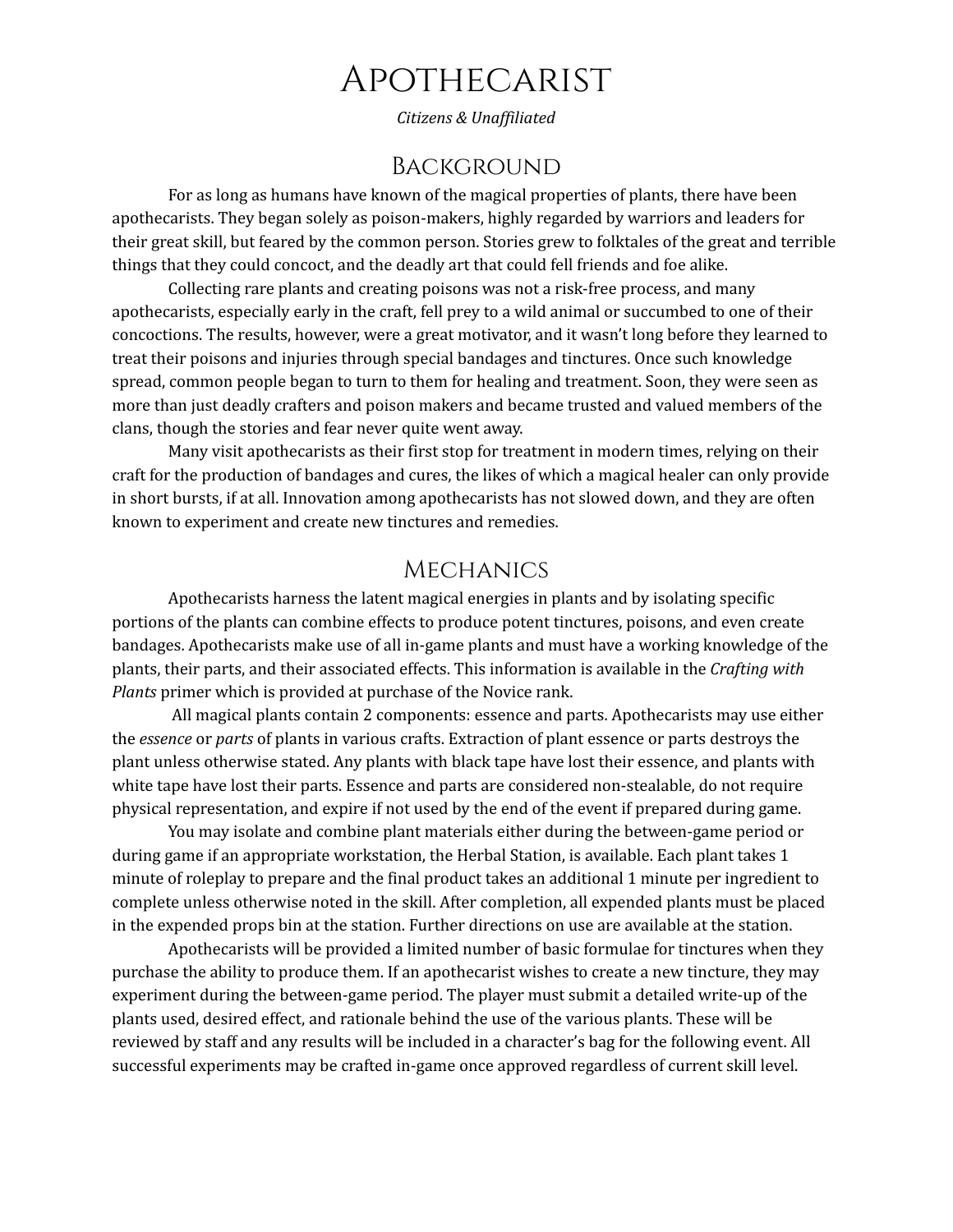# Progression

| <b>Level</b>  | Requirement                                                     | <b>Time</b> | <b>In-game Benefits</b>          |
|---------------|-----------------------------------------------------------------|-------------|----------------------------------|
| <b>Novice</b> | Create 2 of any combination of                                  | $+2$ events | Information about in-game        |
|               | blade poison or bandage over 2                                  |             | plants.                          |
|               | events.                                                         |             | All novice skills unlocked.      |
| Journeyman    | Undertake 2 experiments over<br>each of 2 between-game periods. | $+2$ events | All journeyman skills unlocked.  |
|               |                                                                 |             | Three random basic tincture      |
|               |                                                                 |             | recipes.                         |
|               |                                                                 |             | May experiment with basic        |
|               |                                                                 |             | tinctures.                       |
| Master        | Undertake 2 experiments over<br>each of 3 between-game periods. | +3 events   | All master skills unlocked.      |
|               |                                                                 |             | May experiment with enhanced     |
|               |                                                                 |             | tinctures.                       |
| Grandmaster   |                                                                 |             | All grandmaster skills unlocked. |
|               |                                                                 |             | May experiment with potent       |
|               |                                                                 |             | tinctures.                       |

## **SKILLS**

*Note*: Each skill listed below is classified as an infinite-use skill, but it requires the material listed to make.

## **NOVICE**

**Prepare Plant (0)** After 1 minute of roleplay, you may expend one magical plant and isolate one part or essence from that plant. You may then spend 1 minute per ingredient to combine all available parts into a finished product. Plant preparation can be performed as part of your between-game actions. Just indicate which intended plants you wish to isolate and combine.

**Craft Blade Poison (1)** Allows the crafting of blade poison. Blade poison requires the use of 1 Sanguinary essence and *either* 1 Climbing Fern essence *or* 1 Wings-of-Night essence.

**Craft Bandage (1)** Allows the player to create in-game *Bandages*. Bandages are created via the following method: the Apothecarist extracts the essence of a Climbing Fern. Afterward, furs are added to the essence and soaked for 5 minutes, each essence can be used only once. 2 points of fur are required to create 1 bandage, and each Climbing Fern essence can produce a maximum of 10 bandages. Thus, you may use up to 20 points of fur per 1 Climbing Fern essence. You may use the supplied bandage prop (a long strip of neutral colored cloth) or supply your own, but they must be rolled and tied to signify that they are ready to use.

Fur points are:

Hair - 2 Points (Brown in Color) Hide - 4 Points (Grey in Color) Skin - 7 Points (White in Color) Pelt - 10 Points (Black in Color)